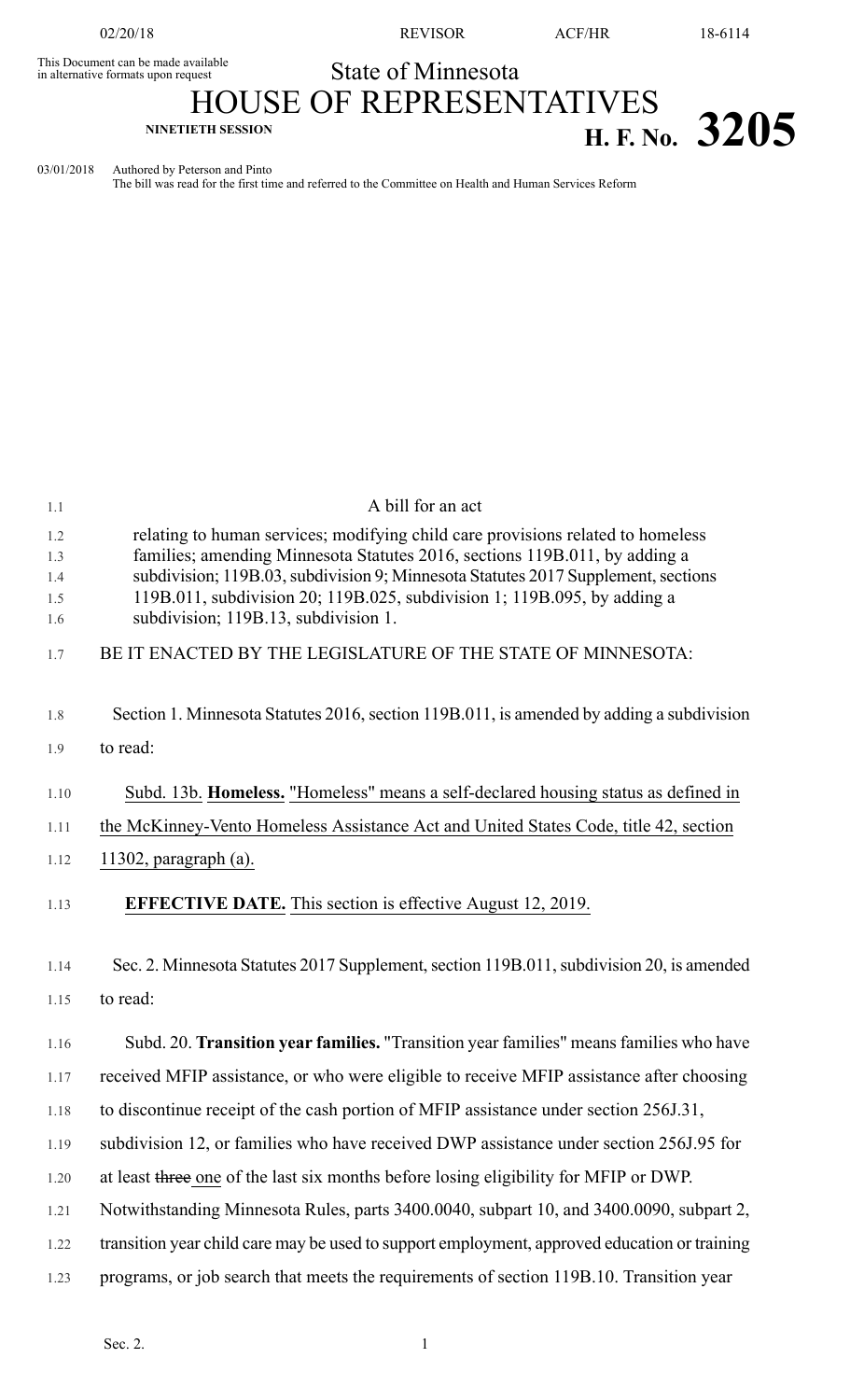|      | 02/20/18                                                                                      | <b>REVISOR</b> | ACF/HR | 18-6114 |
|------|-----------------------------------------------------------------------------------------------|----------------|--------|---------|
| 2.1  | child care is not available to families who have been disqualified from MFIP or DWP due       |                |        |         |
| 2.2  | to fraud.                                                                                     |                |        |         |
| 2.3  | <b>EFFECTIVE DATE.</b> This section is effective October 8, 2018.                             |                |        |         |
| 2.4  | Sec. 3. Minnesota Statutes 2017 Supplement, section 119B.025, subdivision 1, is amended       |                |        |         |
| 2.5  | to read:                                                                                      |                |        |         |
| 2.6  | Subdivision 1. Applications. (a) The county shall verify the following at all initial child   |                |        |         |
| 2.7  | care applications using the universal application:                                            |                |        |         |
| 2.8  | (1) identity of adults;                                                                       |                |        |         |
| 2.9  | (2) presence of the minor child in the home, if questionable;                                 |                |        |         |
| 2.10 | (3) relationship of minor child to the parent, stepparent, legal guardian, eligible relative  |                |        |         |
| 2.11 | caretaker, or the spouses of any of the foregoing;                                            |                |        |         |
| 2.12 | $(4)$ age;                                                                                    |                |        |         |
| 2.13 | (5) immigration status, if related to eligibility;                                            |                |        |         |
| 2.14 | (6) Social Security number, if given;                                                         |                |        |         |
| 2.15 | (7) counted income;                                                                           |                |        |         |
| 2.16 | (8) spousal support and child support payments made to persons outside the household;         |                |        |         |
| 2.17 | $(9)$ residence; and                                                                          |                |        |         |
| 2.18 | (10) inconsistent information, if related to eligibility.                                     |                |        |         |
| 2.19 | (b) The county must mail a notice of approval or denial of assistance to the applicant        |                |        |         |
| 2.20 | within 30 calendar days after receiving the application. The county may extend the response   |                |        |         |
| 2.21 | time by 15 calendar days if the applicant is informed of the extension.                       |                |        |         |
| 2.22 | (c) The county must process applications of families who meet the definition of homeless      |                |        |         |
| 2.23 | under section 119B.011, subdivision 13b, according to clauses $(1)$ to $(6)$ :                |                |        |         |
| 2.24 | (1) if additional information is needed to determine eligibility under sections 119B.011      |                |        |         |
| 2.25 | and 119B.09, a request for information must be sent to the applicant within five working      |                |        |         |
| 2.26 | days after receiving the application;                                                         |                |        |         |
| 2.27 | (2) if the applicant is eligible, a notice of approval of assistance must be sent within five |                |        |         |
| 2.28 | working days after receiving the application;                                                 |                |        |         |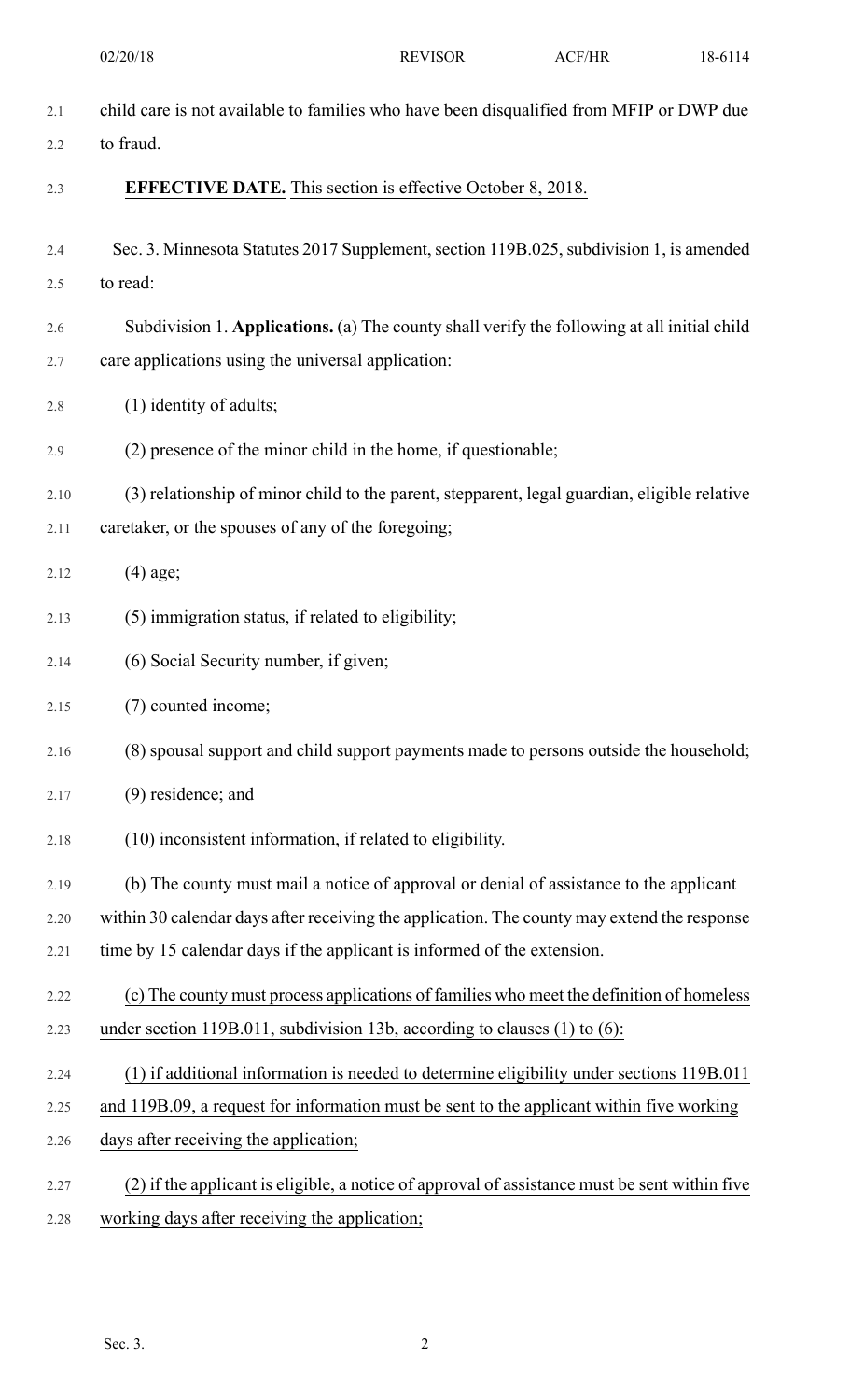| 3.1  | (3) if the applicant is ineligible, a notice of denial of assistance must be sent within 30      |
|------|--------------------------------------------------------------------------------------------------|
| 3.2  | days after receiving the application. The county may extend the response time by 15 calendar     |
| 3.3  | days if the applicant is informed of the extension;                                              |
| 3.4  | (4) verifications required under paragraph (a) are not due prior to issuing the notice of        |
| 3.5  | approval or denial;                                                                              |
| 3.6  | (5) proof of eligibility under this chapter must be submitted within three months of the         |
| 3.7  | date the application was received. If proof of eligibility is not submitted within three months, |
| 3.8  | eligibility is terminated. A 15-day adverse action notice is required to terminate eligibility;  |
| 3.9  | and                                                                                              |
| 3.10 | (6) the county must follow limits set by the commissioner for how frequently expedited           |
| 3.11 | application processing can be used for an applicant who declares they are homeless.              |
| 3.12 | <b>EFFECTIVE DATE.</b> This section is effective August 12, 2019.                                |
| 3.13 | Sec. 4. Minnesota Statutes 2016, section 119B.03, subdivision 9, is amended to read:             |
| 3.14 | Subd. 9. Portability pool. (a) The commissioner shall establish a pool of up to five             |
| 3.15 | percent of the annual appropriation for the basic sliding fee program to provide continuous      |
| 3.16 | child care assistance for eligible families who move between Minnesota counties. At the          |
| 3.17 | end of each allocation period, any unspent funds in the portability pool must be used for        |
| 3.18 | assistance under the basic sliding fee program. If expenditures from the portability pool        |
| 3.19 | exceed the amount of money available, the reallocation pool must be reduced to cover these       |
| 3.20 | shortages.                                                                                       |
| 3.21 | (b) To be eligible for portable basic sliding fee assistance, A family that has moved from       |
| 3.22 | a county in which it was receiving basic sliding fee assistance to a county with a waiting       |
| 3.23 | list for the basic sliding fee program must:                                                     |
| 3.24 | (1) meet the income and eligibility guidelines for the basic sliding fee program; and            |
| 3.25 | (2) notify the new county of residence within 60 days of moving and submit information           |
| 3.26 | to the new county of residence to verify eligibility for the basic sliding fee program the       |
| 3.27 | family's previous county of residence of the family's move to a new county of residence.         |
| 3.28 | (c) The receiving county must:                                                                   |
| 3.29 | (1) accept administrative responsibility for applicants for portable basic sliding fee           |
| 3.30 | assistance at the end of the two months of assistance under the Unitary Residency Act;           |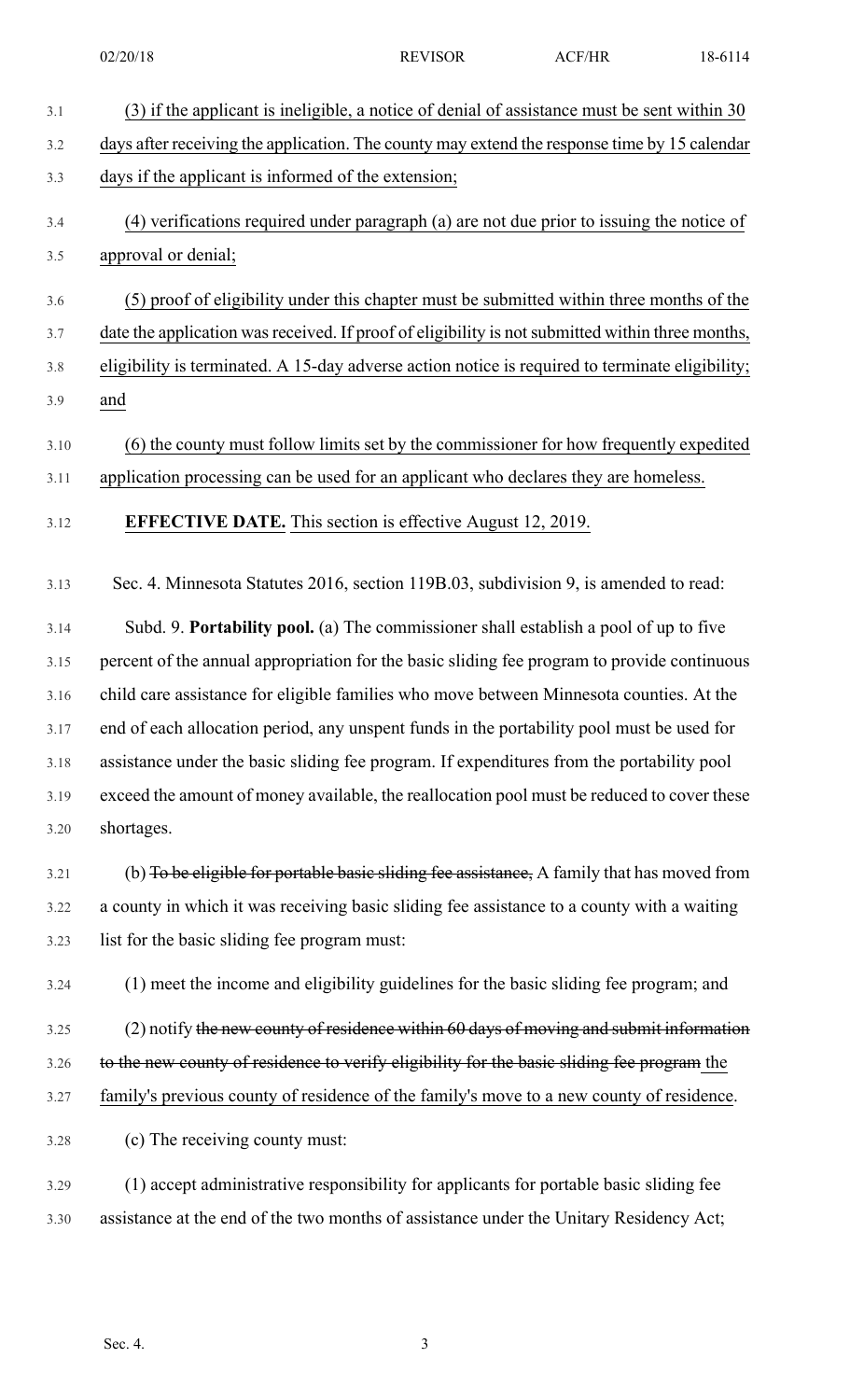- 
- 4.1 (2) continue portability pool basic sliding fee assistance for the lesser of six months or 4.2 until the family is able to receive assistance under the county'sregular basic sliding program; 4.3 and 4.4 (3) notify the commissioner through the quarterly reporting process of any family that 4.5 meets the criteria of the portable basic sliding fee assistance pool. 4.6 **EFFECTIVE DATE.** This section is effective October 8, 2018. 4.7 Sec. 5. Minnesota Statutes 2017 Supplement, section 119B.095, is amended by adding a 4.8 subdivision to read: 4.9 Subd. 3. **Assistance for persons who are experiencing homelessness.** An applicant 4.10 who is homeless and eligible for child care assistance under this chapter is eligible for 60 4.11 hours of child care assistance per service period for three months from the date the county 4.12 receives the application. Additional hours may be authorized as needed based on the 4.13 applicant's participation in employment, education, or MFIP or DWP employment plan. To 4.14 continue receiving child care assistance after the initial three months, the parent must verify 4.15 that the parent meets eligibility and activity requirements for child care assistance under 4.16 this chapter. 4.17 **EFFECTIVE DATE.** This section is effective August 12, 2019. 02/20/18 **REVISOR** ACF/HR 18-6114

4.18 Sec. 6. Minnesota Statutes 2017 Supplement, section 119B.13, subdivision 1, is amended 4.19 to read:

4.20 Subdivision 1. **Subsidy restrictions.** (a) Beginning February 3, 2014, The maximum 4.21 rate paid for child care assistance in any county or county price cluster under the child care 4.22 fund shall be the greater of the 25th percentile of the 2011 most recent child care provider 4.23 rate survey under section 119B.02, subdivision 7, or the maximum rate effective November 4.24 28, 2011. rates in effect at the time of the update. The first maximum rate update must be 4.25 based on the 2018 rate survey and take effect February 22, 2019. The second maximum 4.26 rate update must be based on the 2020 rate survey and take effect February 23, 2021. 4.27 Thereafter, maximum rate updates take effect February 22 in the year following the most 4.28 recent rate survey. For a child care provider located within the boundaries of a city located 4.29 in two or more of the counties of Benton, Sherburne, and Stearns, the maximum rate paid 4.30 for child care assistance shall be equal to the maximum rate paid in the county with the 4.31 highest maximum reimbursement rates or the provider's charge, whichever is less. The 4.32 commissioner may: (1) assign a county with no reported provider prices to a similar price 4.33 cluster; and (2) consider county level access when determining final price clusters.

Sec.  $6.4$